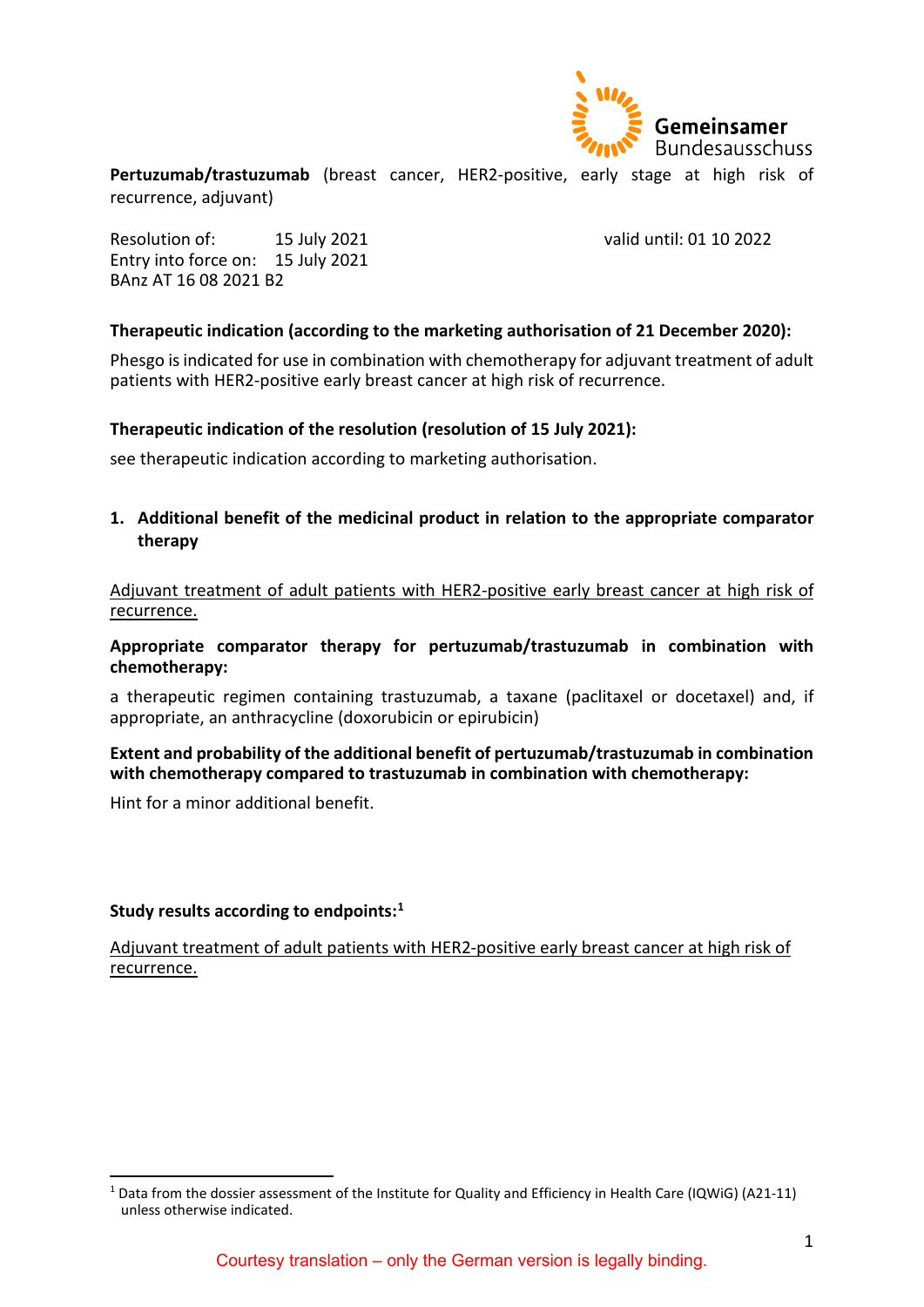| <b>Endpoint category</b>                                           | Direction of<br>effect/risk<br>of bias                                               | Summary                                                                                     |  |  |
|--------------------------------------------------------------------|--------------------------------------------------------------------------------------|---------------------------------------------------------------------------------------------|--|--|
| Mortality                                                          | $\leftrightarrow$                                                                    | No difference relevant for the benefit assessment, no final<br>data                         |  |  |
| Morbidity                                                          | 个                                                                                    | Advantages in the prevention of recurrences                                                 |  |  |
| Health-related<br>quality of life                                  | $\leftrightarrow$                                                                    | No relevant difference for the benefit assessment                                           |  |  |
| Side effects                                                       | ↓                                                                                    | Disadvantages in the endpoints serious adverse events                                       |  |  |
|                                                                    |                                                                                      | (SAE) and serious AEs (CTCAE grade $\geq$ 3)                                                |  |  |
| Explanations:                                                      |                                                                                      |                                                                                             |  |  |
| ↑                                                                  |                                                                                      | statistically significant and relevant positive effect with low/unclear reliability of data |  |  |
| ↓                                                                  |                                                                                      | statistically significant and relevant negative effect with low/unclear reliability of data |  |  |
| ተ ተ                                                                |                                                                                      | statistically significant and relevant positive effect with high reliability of data        |  |  |
| ↓↓                                                                 | statistically significant and relevant negative effect with high reliability of data |                                                                                             |  |  |
| $\leftrightarrow$                                                  | no statistically significant or relevant difference                                  |                                                                                             |  |  |
| $\emptyset$ : there are no usable data for the benefit assessment. |                                                                                      |                                                                                             |  |  |
| n.a.: not assessable                                               |                                                                                      |                                                                                             |  |  |

# **Summary of results for relevant clinical endpoints**

APHINITY study: Pertuzumab + trastuzumab + chemotherapy **vs** placebo + trastuzumab + chemotherapy

Relevant sub-population: Adults with HER2-positive early stage breast cancer at high risk of recurrence according to the marketing authorisation, defined as nodal-positive or hormone receptor-negative disease (approximately 75% of the study population)

#### **Mortality**

| <b>Endpoint</b>                             | Pertuzumab + trastuzumab<br>+ chemotherapy                                           |                                   | Placebo + trastuzumab<br>+ chemotherapy |                                                                                   | Intervention vs<br>Control            |
|---------------------------------------------|--------------------------------------------------------------------------------------|-----------------------------------|-----------------------------------------|-----------------------------------------------------------------------------------|---------------------------------------|
|                                             | Median survival time<br>N<br>in months<br>$[95%$ CI]<br>Patients with event n<br>(%) |                                   | N                                       | Median survival<br>time in months<br>$[95%$ CI]<br>Patients with<br>event $n$ (%) | RR.<br>[95% CI]<br>p value            |
| Overall survival (data cut-off: 19.06.2019) |                                                                                      |                                   |                                         |                                                                                   |                                       |
|                                             | 1811                                                                                 | n. a.<br>[n.c.; n.c.]<br>108(6.0) | 1823                                    | n. a.<br>[n.c.; n.c.]<br>130(7.1)                                                 | $HR^a: 0.82$<br>[0.64; 1.06]<br>0.136 |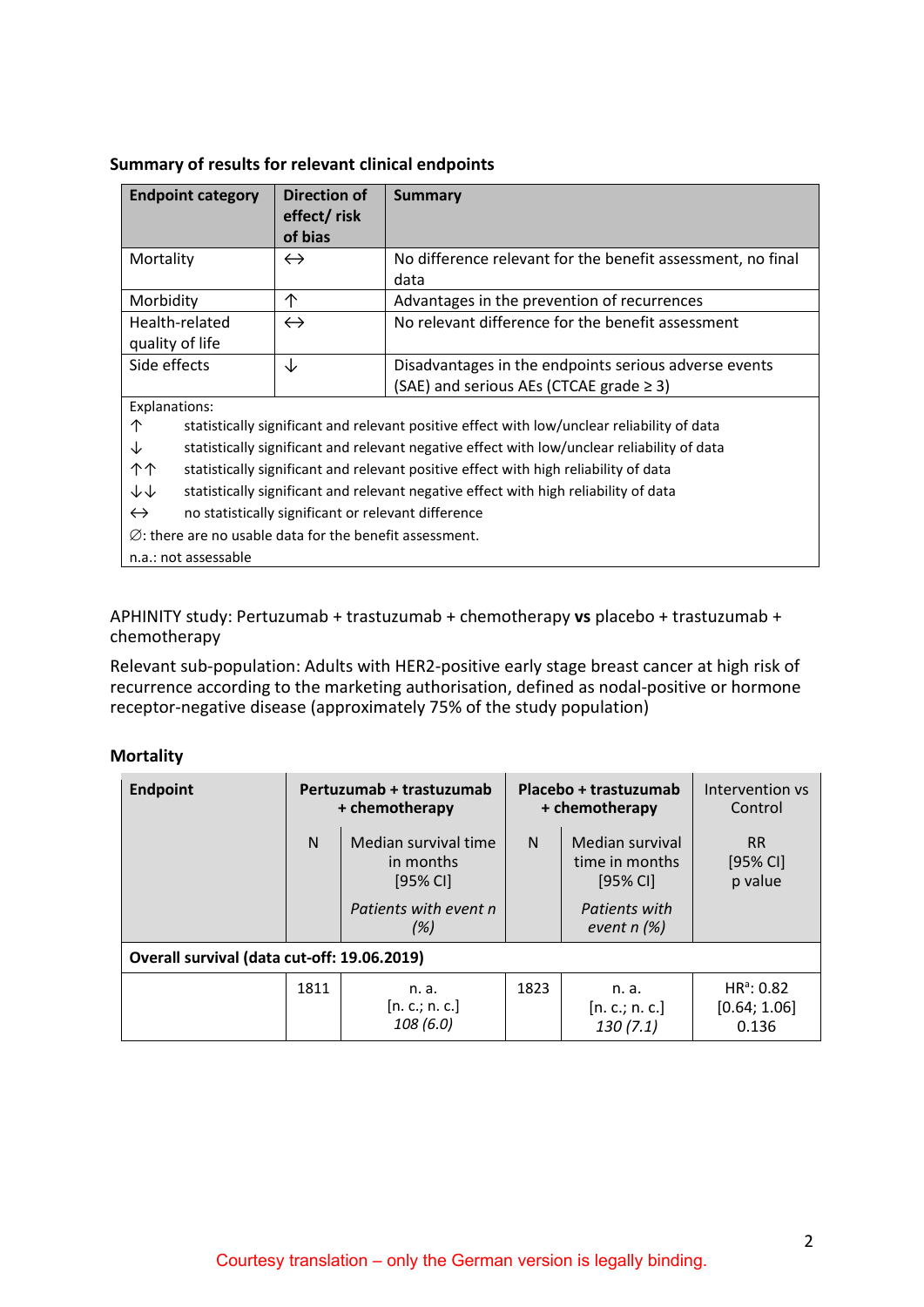# **Morbidity**

| <b>Endpoint</b>                                                                                   | Pertuzumab + trastuzumab<br>+ chemotherapy |                                                               |      | Placebo + trastuzumab<br>+ chemotherapy                        | Intervention vs<br>Control                  |  |
|---------------------------------------------------------------------------------------------------|--------------------------------------------|---------------------------------------------------------------|------|----------------------------------------------------------------|---------------------------------------------|--|
|                                                                                                   | N                                          | Patients with event n<br>(%)                                  | N    | Patients with<br>event n (%)                                   | <b>RR</b><br>[95% CI]<br>p value            |  |
|                                                                                                   | Recurrences (data cut-off: 19.06.2019)     |                                                               |      |                                                                |                                             |  |
| Recurrence rate                                                                                   | 1811                                       | 219(12.1)                                                     | 1823 | 287 (15.7)                                                     | 0.77<br>[0.65; 0.905]<br>0.002 <sup>b</sup> |  |
| ipsilateral invasive<br>local breast<br>cancer-recurrent                                          | 1811                                       | 14 $(6.4)^d$                                                  | 1823 | 32 $(11.1)^d$                                                  |                                             |  |
| ipsilateral invasive<br>regional breast<br>cancer-recurrent                                       | 1811                                       | $9(4.1)^d$                                                    | 1823 | 14 $(4.9)^d$                                                   |                                             |  |
| remote recurrence                                                                                 | 1811                                       | 125 (51.7) $d$                                                | 1823 | 159 (55.4) <sup>d</sup>                                        |                                             |  |
| contralateral<br>invasive breast<br>cancer                                                        | 1811                                       | $9(4.1)$ <sup>d</sup>                                         | 1823 | 17 $(5.9)^d$                                                   |                                             |  |
| secondary primary<br>cancer (not breast<br>cancer)                                                | 1811                                       | 33 $(15.1)^d$                                                 | 1823 | 35 $(12.2)^d$                                                  |                                             |  |
| DCIS (ipsilateral or<br>contralateral)                                                            | 1811                                       | $8(3.7)^d$                                                    | 1823 | 13 $(4.5)^d$                                                   |                                             |  |
| death from any<br>cause                                                                           | 1811                                       | 21 $(9.6)^d$                                                  | 1823 | 17 $(5.9)^d$                                                   |                                             |  |
| Disease-free survival                                                                             | 1811                                       | 219(12.1)<br>Median time to<br>event:<br>n. a. [n. c.; n. c.] | 1823 | 287 (15.7)<br>Median time to<br>event:<br>n. a. [n. c.; n. c.] | $HR^a$ : 0.75<br>[0.63; 0.90]<br>0.002      |  |
| Symptomatology (EORTC QLQ-C30) - deterioration by ≥ 10 points (data cut-off: 19 December<br>2016) |                                            |                                                               |      |                                                                |                                             |  |
| Fatigue                                                                                           |                                            |                                                               |      |                                                                |                                             |  |
| End of anti-HER2<br>therapy                                                                       | 1538                                       | 703 (45.7)                                                    | 1597 | 642 (40.2)                                                     | 1.14<br>[1.05; 1.24]<br>0.001               |  |
| 36-month follow-up                                                                                | 1361                                       | 437 (32.1)                                                    | 1327 | 474 (35.7)                                                     | 0.90<br>[0.81; 1.00]<br>0.054               |  |
| Nausea and vomiting                                                                               |                                            |                                                               |      |                                                                |                                             |  |
| End of anti-HER2<br>therapy                                                                       | 1542                                       | 184 (11.9)                                                    | 1598 | 176 (11.0)                                                     | 1.08<br>[0.89; 1.32]<br>0.411               |  |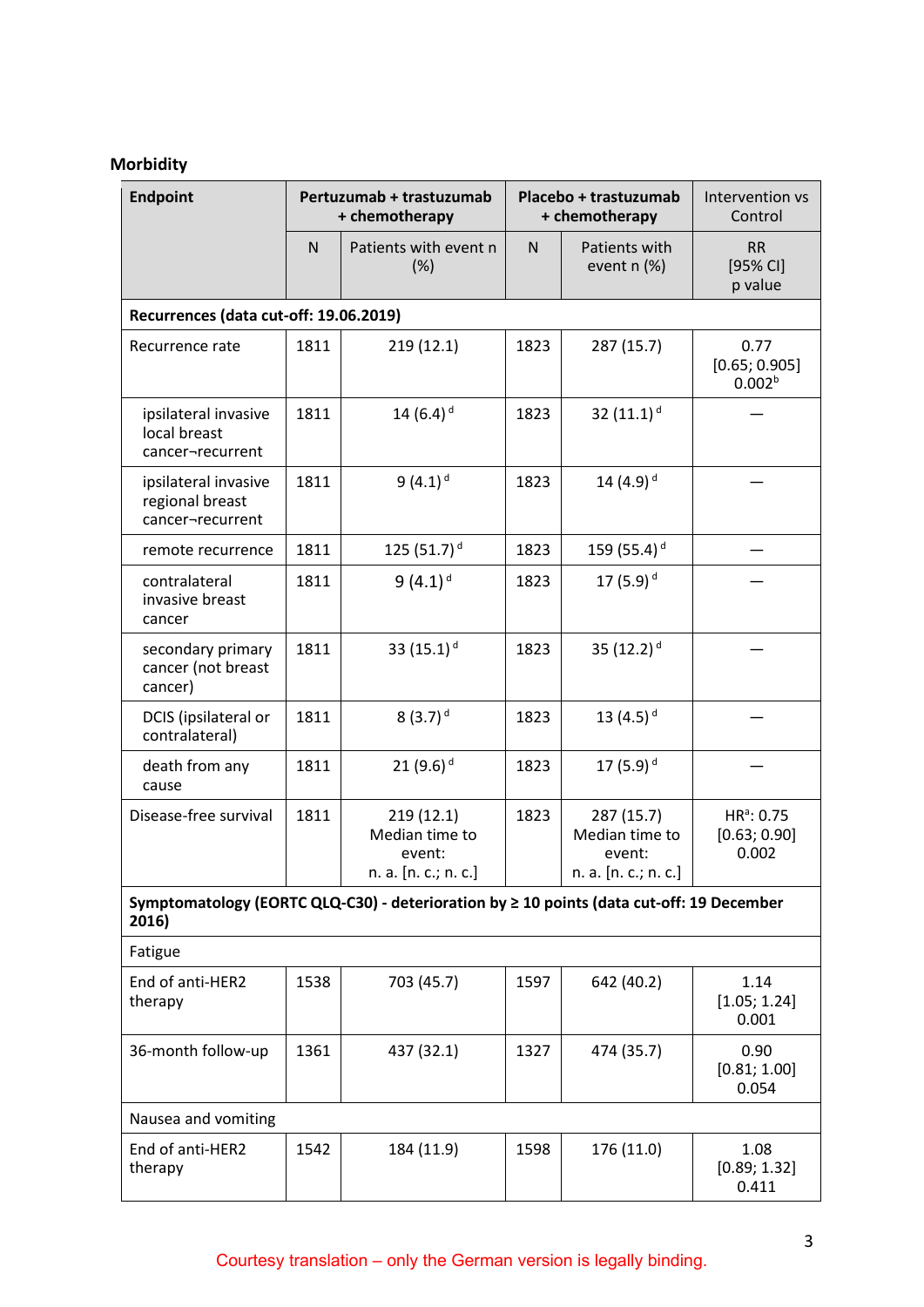| 36-month follow-up          | 1363 | 125 (9.2)  | 1328 | 132 (9.9)  | 0.92<br>[0.73; 1.15]<br>0.453   |
|-----------------------------|------|------------|------|------------|---------------------------------|
| Pain                        |      |            |      |            |                                 |
| End of anti-HER2<br>therapy | 1541 | 420 (27.3) | 1597 | 461 (28.9) | 0.94<br>[0.84; 1.05]<br>0.297   |
| 36-month follow-up          | 1362 | 316 (23.2) | 1328 | 318 (23.9) | 0.97<br>[0.84; 1.11]<br>0.643   |
| Dyspnoea                    |      |            |      |            |                                 |
| End of anti-HER2<br>therapy | 1539 | 392 (25.5) | 1592 | 375 (23.6) | 1.08<br>[0.96; 1.22]<br>0.214   |
| 36-month follow-up          | 1361 | 278 (20.4) | 1321 | 303 (22.9) | 0.90<br>[0.78; 1.03]<br>0.133   |
| Insomnia                    |      |            |      |            |                                 |
| End of anti-HER2<br>therapy | 1538 | 430 (28.0) | 1591 | 405 (25.5) | 1.10<br>[0.98; 1.24]<br>0.104   |
| 36-month follow-up          | 1362 | 318 (23.3) | 1322 | 333 (25.2) | 0.93<br>[0.81; 1.06]<br>0.279   |
| loss of appetite            |      |            |      |            |                                 |
| End of anti-HER2<br>therapy | 1538 | 235 (15.3) | 1594 | 180 (11.3) | 1.35<br>[1.13; 1.62]<br>0.001   |
| 36-month follow-up          | 1361 | 121 (8.9)  | 1326 | 125 (9.4)  | 0.95<br>[0.75; 1.20]<br>0.647   |
| Constipation                |      |            |      |            |                                 |
| End of anti-HER2<br>therapy | 1538 | 202 (13.1) | 1593 | 248 (15.6) | 0.84<br>[0.71; 1.00]<br>0.055   |
| 36-month follow-up          | 1363 | 219(16.1)  | 1321 | 201 (15.2) | 1.06<br>[0.89; 1.26]<br>0.537   |
| Diarrhoea                   |      |            |      |            |                                 |
| End of anti-HER2<br>therapy | 1532 | 458 (29.9) | 1590 | 213 (13.4) | 2.23<br>[1.92; 2.58]<br>< 0.001 |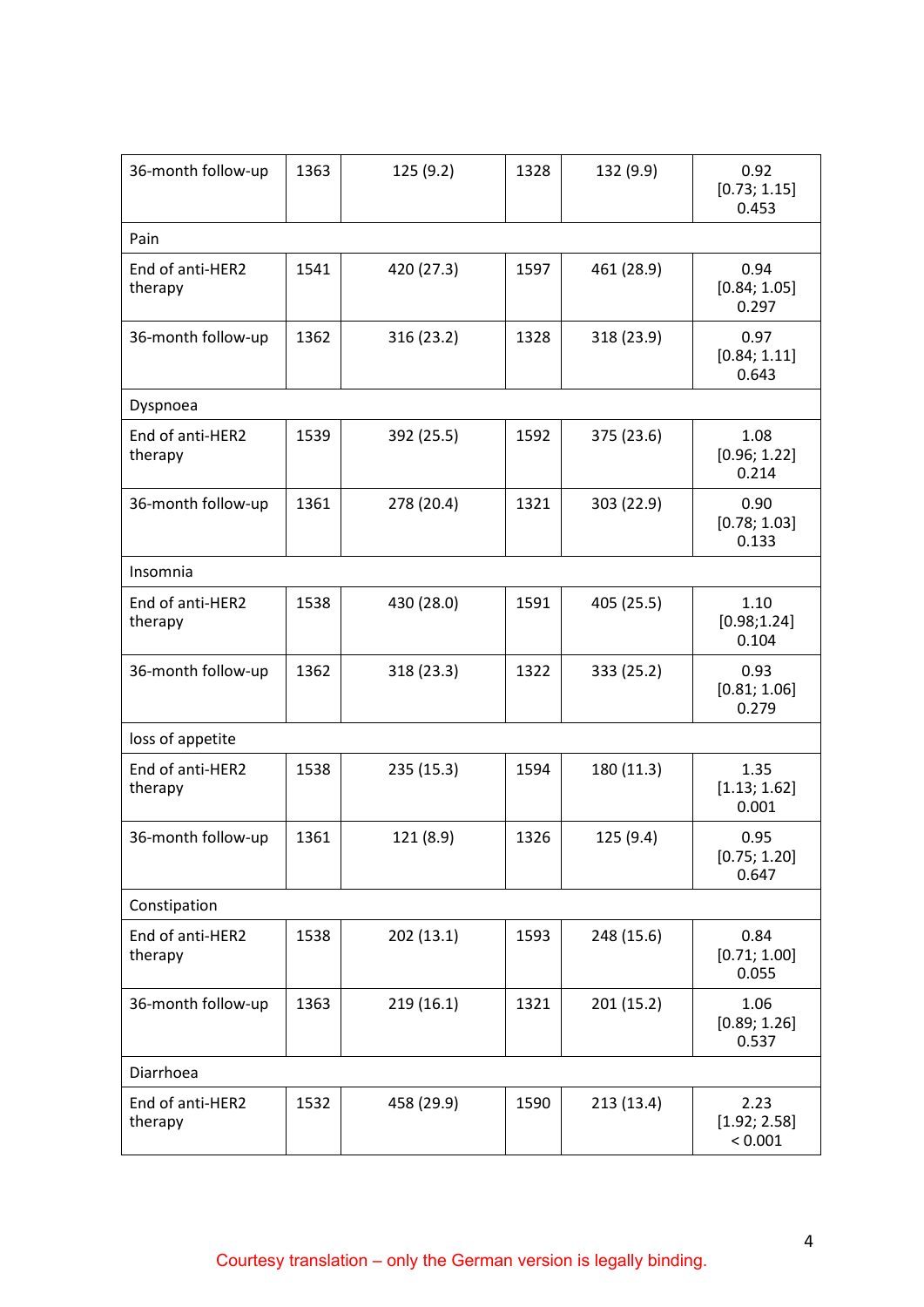| 36-month follow-up               | 1358                                                                                      | 100(7.4)   | 1322 | 128 (9.7)  | 0.76<br>[0.59; 0.97]<br>0.031       |  |
|----------------------------------|-------------------------------------------------------------------------------------------|------------|------|------------|-------------------------------------|--|
| 2016)                            | Symptomatology (EORTC QLQ-BR23) - deterioration by ≥ 10 points (data cut-off: 19 December |            |      |            |                                     |  |
| Side effects of systemic therapy |                                                                                           |            |      |            |                                     |  |
| End of anti-HER2<br>therapy      | 1535                                                                                      | 416 (27.1) | 1591 | 426 (26.8) | 1.02<br>[0.91; 1.14]<br>0.742       |  |
| 36-month follow-up               | 1358                                                                                      | 313 (23.0) | 1321 | 318 (24.1) | 0.96<br>[0.83; 1.10]<br>0.522       |  |
| Chest symptoms                   |                                                                                           |            |      |            |                                     |  |
| End of anti-HER2<br>therapy      | 1532                                                                                      | 292 (19.1) | 1580 | 246 (15.6) | 1.23<br>[1.05; 1.43]<br>0.009       |  |
| 36-month follow-up               | 1355                                                                                      | 154 (11.4) | 1318 | 141 (10.7) | 1.06<br>[0.85; 1.31]<br>0.610       |  |
| Arm symptoms                     |                                                                                           |            |      |            |                                     |  |
| End of anti-HER2<br>therapy      | 1532                                                                                      | 417 (27.2) | 1581 | 454 (28.7) | 0.94<br>[0.84; 1.05]<br>0.296       |  |
| 36-month follow-up               | 1355                                                                                      | 320 (23.6) | 1320 | 336 (25.5) | 0.92<br>[0.81; 1.05]<br>0.227       |  |
| Strain due to hair loss          |                                                                                           |            |      |            |                                     |  |
| End of anti-HER2<br>therapy      | 57                                                                                        | 10(17.5)   | 54   | 16 (29.6)  | 0.59<br>[0.29; 1.19]<br>$0.137^{b}$ |  |
| 36-month follow-up               | 73                                                                                        | 18 (24.7)  | 77   | 20(26.0)   | 0.89<br>[0.50; 1.58]<br>0.696       |  |
|                                  |                                                                                           |            |      |            |                                     |  |

# **Health-related quality of life** (data cut-off: 19 December 2016)

| <b>Endpoint</b>                                   | Pertuzumab + trastuzumab<br>+ chemotherapy |                                 | Placebo + trastuzumab<br>+ chemotherapy |                                | Intervention vs<br>Control                    |
|---------------------------------------------------|--------------------------------------------|---------------------------------|-----------------------------------------|--------------------------------|-----------------------------------------------|
|                                                   | N                                          | Patients with event n<br>$(\%)$ | N                                       | Patients with<br>event $n$ (%) | <b>RR</b><br>[95% CI]<br>p value <sup>c</sup> |
| EORTC QLQ-C30 - deterioration by $\geq 10$ points |                                            |                                 |                                         |                                |                                               |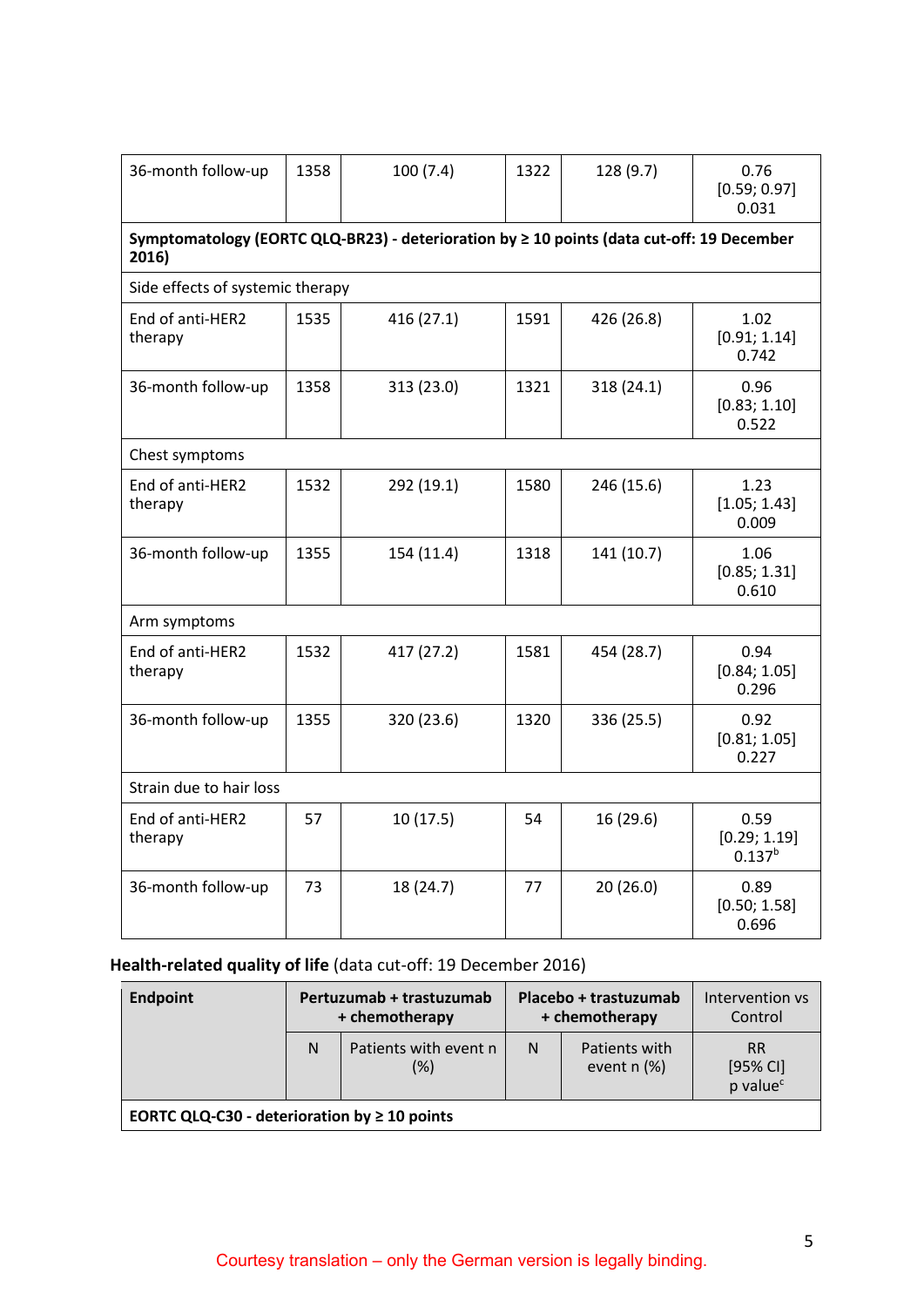| Global health status         |      |            |      |            |                               |
|------------------------------|------|------------|------|------------|-------------------------------|
| End of anti-HER2<br>therapy  | 1532 | 428 (27.9) | 1589 | 421 (26.5) | 1.05<br>[0.94; 1.18]<br>0.416 |
| 36-month follow-up           | 1357 | 295 (21.7) | 1320 | 320 (24.2) | 0.89<br>[0.78; 1.02]<br>0.106 |
| Physical functioning         |      |            |      |            |                               |
| End of anti-HER2<br>therapy  | 1543 | 358 (23.2) | 1597 | 361 (22.6) | 1.03<br>[0.90; 1.17]<br>0.664 |
| 36-month follow-up           | 1363 | 236 (17.3) | 1329 | 234 (17.6) | 0.98<br>[0.83; 1.15]<br>0.800 |
| Role function                |      |            |      |            |                               |
| End of anti-HER2<br>therapy  | 1540 | 383 (24.9) | 1594 | 368 (23.1) | 1.08<br>[0.95; 1.22]<br>0.221 |
| 36-month follow-up           | 1362 | 216 (15.9) | 1327 | 243 (18.3) | 0.87<br>[0.73; 1.03]<br>0.098 |
| <b>Emotional functioning</b> |      |            |      |            |                               |
| End of anti-HER2<br>therapy  | 1535 | 388 (25.3) | 1593 | 393 (24.7) | 1.02<br>[0.91; 1.16]<br>0.715 |
| 36-month follow-up           | 1359 | 302 (22.2) | 1324 | 337 (25.5) | 0.87<br>[0.76; 1.00]<br>0.047 |
| Cognitive functioning        |      |            |      |            |                               |
| End of anti-HER2<br>therapy  | 1536 | 607 (39.5) | 1592 | 632 (39.7) | 1.00<br>[0.91; 1.09]<br>0.923 |
| 36-month follow-up           | 1360 | 490 (36.0) | 1324 | 494 (37.3) | 0.96<br>[0.87; 1.06]<br>0.436 |
| Social functioning           |      |            |      |            |                               |
| End of anti-HER2<br>therapy  | 1535 | 349 (22.7) | 1590 | 376 (23.6) | 0.96<br>[0.85; 1.09]<br>0.540 |
| 36-month follow-up           | 1360 | 209 (15.4) | 1323 | 237 (17.9) | 0.86<br>[0.73; 1.02]<br>0.085 |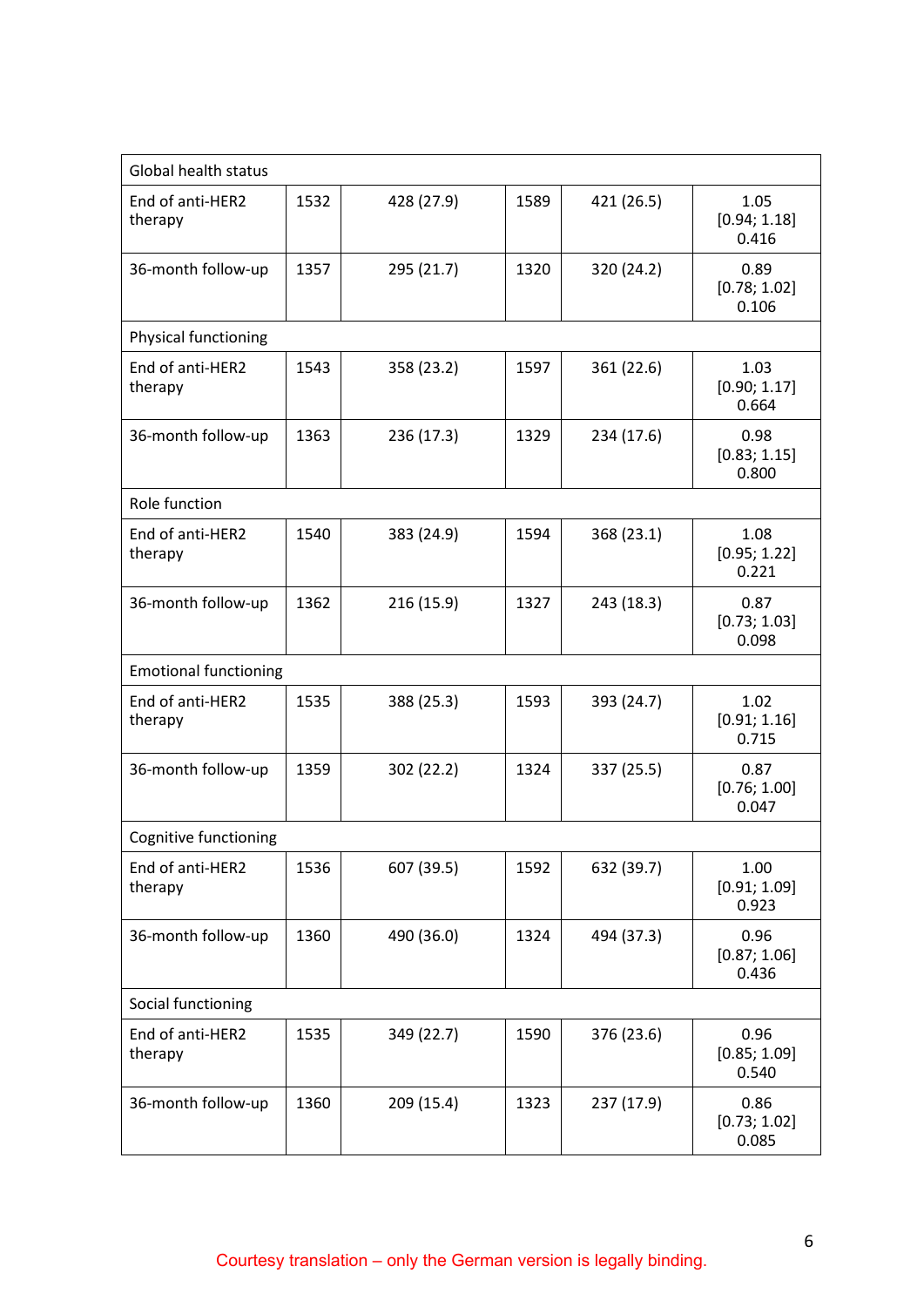| <b>EORTC QLQ-BR23 - deterioration by <math>\geq 10</math> points</b> |      |            |      |            |                               |
|----------------------------------------------------------------------|------|------------|------|------------|-------------------------------|
| Body image                                                           |      |            |      |            |                               |
| End of anti-HER2<br>therapy                                          | 1521 | 407 (26.8) | 1573 | 472 (30.0) | 0.90<br>[0.80; 1.00]<br>0.056 |
| 36-month follow-up                                                   | 1342 | 272 (20.3) | 1304 | 300 (23.0) | 0.88<br>[0.76; 1.02]<br>0.086 |
| Sexual activity                                                      |      |            |      |            |                               |
| End of anti-HER2<br>therapy                                          | 1456 | 336 (23.1) | 1509 | 358 (23.7) | 0.97<br>[0.85; 1.11]<br>0.680 |
| 36-month follow-up                                                   | 1279 | 258 (20.2) | 1251 | 269 (21.5) | 0.93<br>[0.80; 1.09]<br>0.377 |
| Sex pleasure                                                         |      |            |      |            |                               |
| End of anti-HER2<br>therapy                                          | 437  | 147 (33.6) | 481  | 159 (33.1) | 1.02<br>[0.85; 1.23]<br>0.829 |
| 36-month follow-up                                                   | 383  | 113 (29.5) | 402  | 118 (29.4) | 1.03<br>[0.83; 1.27]<br>0.822 |
| Future prospects                                                     |      |            |      |            |                               |
| End of anti-HER2<br>therapy                                          | 1518 | 272 (17.9) | 1576 | 292 (18.5) | 0.97<br>[0.84; 1.13]<br>0.697 |
| 36-month follow-up                                                   | 1340 | 191 (14.3) | 1304 | 188 (14.4) | 0.99<br>[0.82; 1.19]<br>0.918 |

# **Side effects** (data cut-off: 19.06.2019)

| <b>Endpoint</b>                         | Pertuzumab + trastuzumab<br>+ chemotherapy |                             | Placebo + trastuzumab<br>+ chemotherapy |                                | Intervention vs<br>Control         |
|-----------------------------------------|--------------------------------------------|-----------------------------|-----------------------------------------|--------------------------------|------------------------------------|
|                                         | N                                          | Patients with event<br>n(%) | N                                       | Patients with<br>event $n$ (%) | <b>RR</b><br>$[95%$ CI]<br>p value |
| Adverse events (presented additionally) |                                            |                             |                                         |                                |                                    |
|                                         | 1783                                       | 1782 (> 99.9)               | 1822                                    | 1813 (99.5)                    |                                    |
| Serious adverse events (SAEs)           |                                            |                             |                                         |                                |                                    |
|                                         | 1783                                       | 509 (28.5)                  | 1822                                    | 446 (24.5)                     | 1.17<br>[1.05; 1.30]<br>0.006      |

# Courtesy translation – only the German version is legally binding.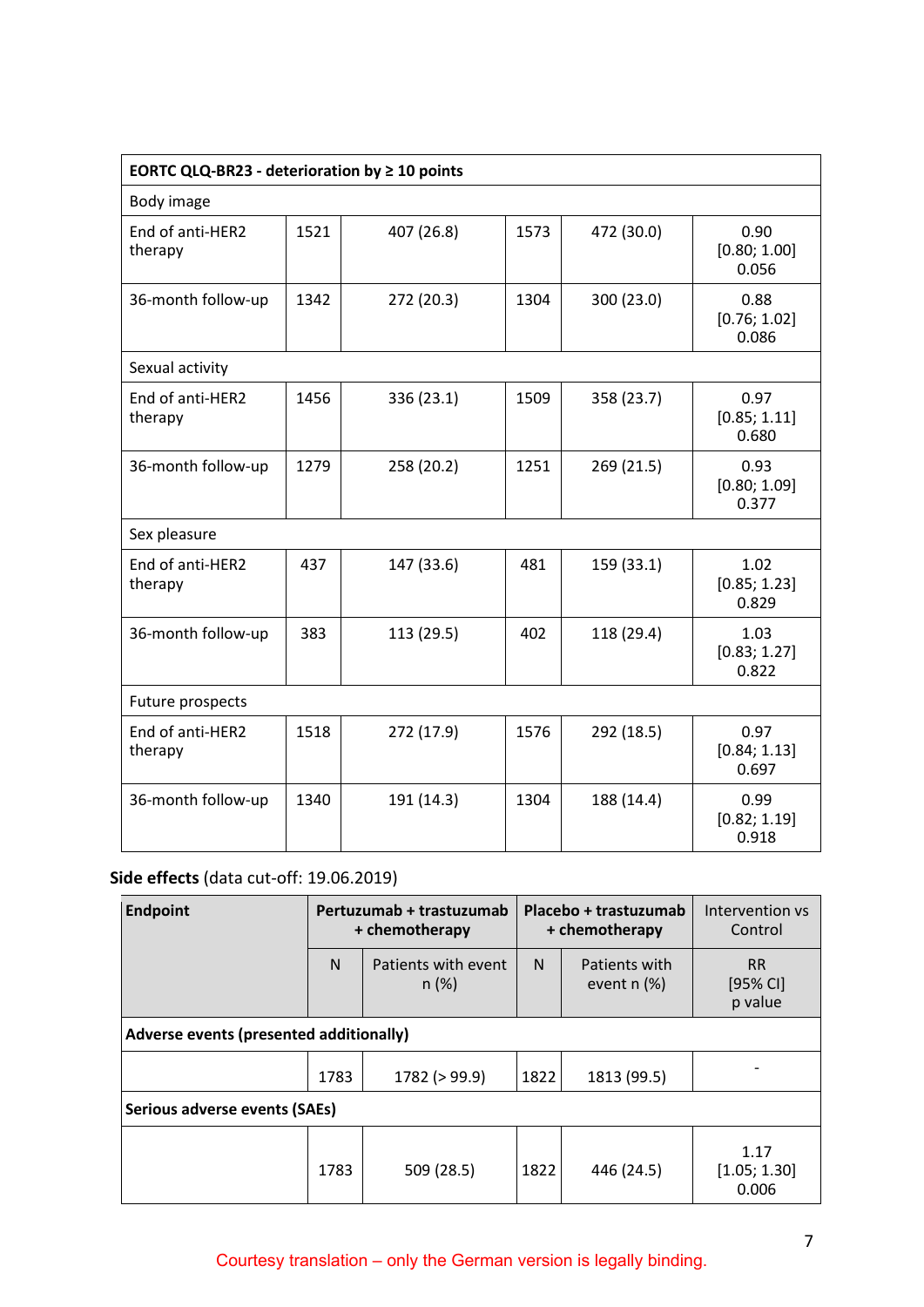| Severe adverse events (CTCAE grade 3 or 4)                                 |      |             |      |             |                                              |
|----------------------------------------------------------------------------|------|-------------|------|-------------|----------------------------------------------|
|                                                                            | 1783 | 1141 (64.0) | 1822 | 1055 (57.9) | 1.11<br>[1.05; 1.16]<br>< 0.001              |
| Therapy discontinuation due to adverse events                              |      |             |      |             |                                              |
|                                                                            | 1783 | 219 (12.3)  | 1822 | 219 (12.0)  | 1.02<br>[0.86; 1.22]<br>0.809                |
| <b>Specific adverse events</b>                                             |      |             |      |             |                                              |
| Diarrhoea (PT, AEs)                                                        | 1783 | 1255 (70.4) | 1822 | 824 (45.2)  | 1.56<br>[1.47; 1.65]<br>< 0.001 <sup>b</sup> |
| Pruritus (PT, AEs)                                                         | 1783 | 258 (14.5)  | 1822 | 162 (8.9)   | 1.63<br>[1.35; 1.96]<br>$< 0.001^b$          |
| Cardiac insufficiency<br>(PT, SAEs)                                        | 1783 | 25(1.4)     | 1822 | 13(0.7)     | 1.97<br>[1.01; 3.83]<br>0.043 <sup>b</sup>   |
| Anaemia (PT, severe<br>AEs)                                                | 1783 | 120 (6.7)   | 1822 | 86 (4.7)    | 1.43<br>[1.09; 1.87]<br>$0.010^{b}$          |
| Diarrhoea (PT, severe<br>AEs)                                              | 1783 | 168 (9.4)   | 1822 | 71 (3.9)    | 2.42<br>[1.85; 3.17]<br>$< 0.001^b$          |
| Stomatitis (PT, AEs)                                                       | 1783 | 38(2.1)     | 1822 | 18(1.0)     | 2.16<br>[1.24; 3.77]<br>0.006 <sup>b</sup>   |
| Fatigue (PT, severe AEs)                                                   | 1783 | 69 (3.9)    | 1822 | 49 (2.7)    | 1.44<br>[1.004; 2.06]<br>0.047 <sup>b</sup>  |
| Leukopenia (PT, severe<br>AEs)                                             | 1783 | 91(5.1)     | 1822 | 65 (3.6)    | 1.43<br>[1.05; 1.95]<br>0.024 <sup>b</sup>   |
| Metabolism and<br>nutrition disorders<br>(SOC, severe AEs)                 | 1783 | 89 (5.0)    | 1822 | 47(2.6)     | 1.94<br>[1.37; 2.74]<br>$< 0.001^b$          |
| Musculoskeletal and<br>connective tissue<br>disorders (SOC, severe<br>AEs) | 1783 | 33(1.9)     | 1822 | 55(3.0)     | 0.61<br>[0.40; 0.94]<br>0.023 <sup>b</sup>   |
| Skin and subcutaneous<br>tissue disorders (SOC,<br>severe AEs)             | 1783 | 63(3.5)     | 1822 | 36(2.0)     | 1.79<br>[1.19; 2.68]<br>0.004 <sup>b</sup>   |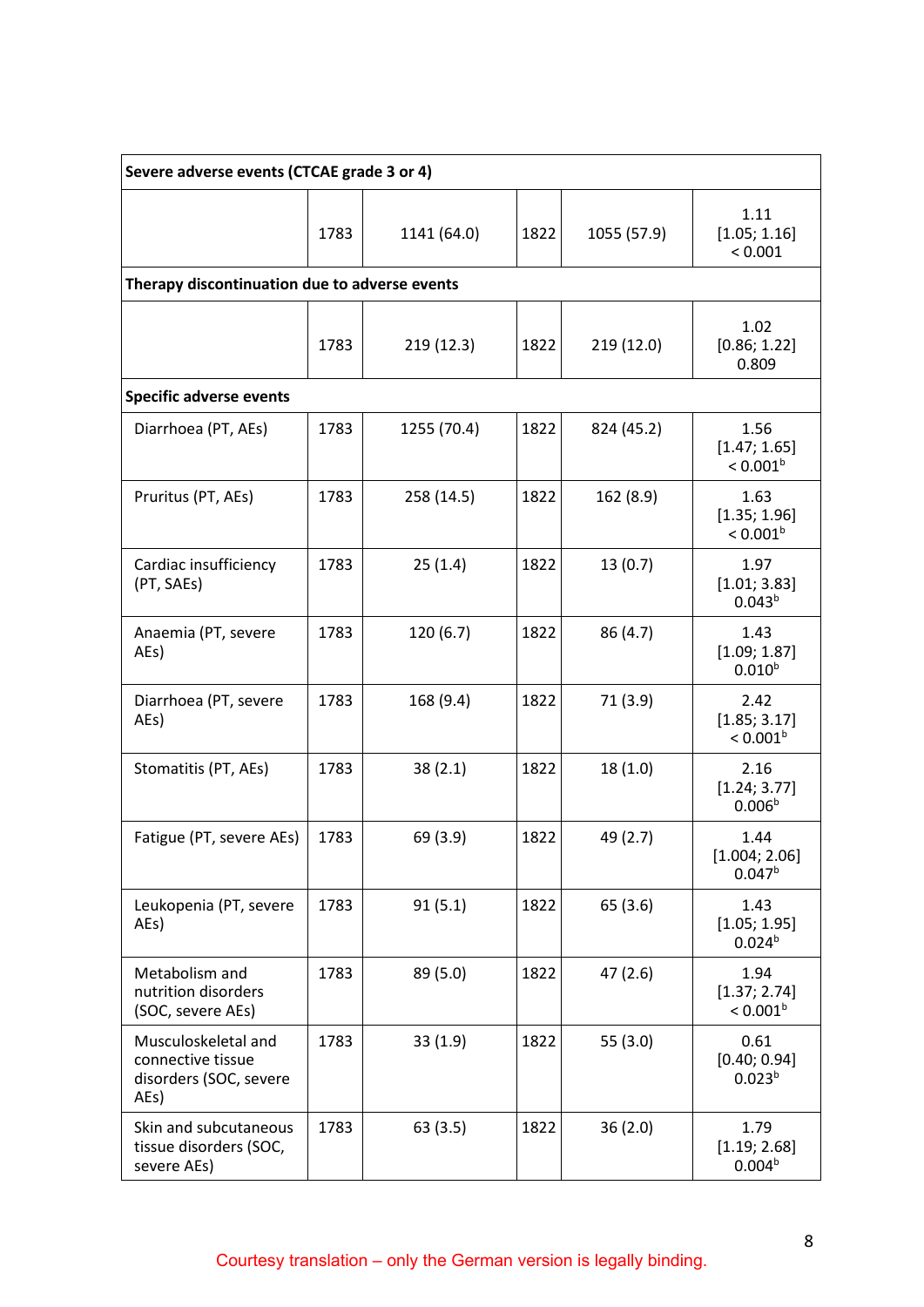Cox model stratified by nodal status, type of adjuvant chemotherapy, hormone receptor status, and protocol version; p-value from stratified log-rank test

**b** 95 % CI asymptotic, unconditional exact test (CSZ method)

 $c$  RR and p-value from log-binomial regression adjusted for nodal status, type of adjuvant chemotherapy, hormone receptor status, and protocol version

 $d$  Data from additional analyses submitted by the pharmaceutical company in the context of the written statement

Abbreviations used: CTCAE: Common Terminology Criteria for Adverse Events; HR: Hazard ratio; CI Confidence interval; N: Number of patients evaluated; n: Number of patients with event; n.a.: not achieved; PT: Preferred Term; RR: relative risk; SOC: System Organ Class; SAE: serious adverse event; AE: adverse event; vs: versus

# **2. Number of patients or demarcation of patient groups eligible for treatment**

approx. 1,970 to 3,200 patients

# **3. Requirements for a quality-assured application**

The requirements in the product information are to be taken into account. The European Medicines Agency (EMA) provides the contents of the product information (summary of product characteristics, SmPC) for Phesgo (active ingredient: pertuzumab/trastuzumab) at the following publicly accessible link (last access: 7 April 2021):

[https://www.ema.europa.eu/en/documents/product-information/phesgo-epar-product](https://www.ema.europa.eu/en/documents/product-information/phesgo-epar-product-information_de.pdf)[information\\_de.pdf](https://www.ema.europa.eu/en/documents/product-information/phesgo-epar-product-information_de.pdf)

Treatment with pertuzumab/trastuzumab should only be initiated and monitored by specialists in internal medicine, haematology, and oncology, obstetrics and gynaecology, and specialists participating in the Oncology Agreement are experienced in the treatment of adults with breast cancer.

Phesgo should be administered by a healthcare professional prepared to manage anaphylaxis and in an environment where full resuscitation facilities are immediately available.

# **4. Treatment costs**

#### **Annual treatment costs:**

| Designation of the therapy                                       | Annual treatment costs/patient |  |  |  |  |
|------------------------------------------------------------------|--------------------------------|--|--|--|--|
| Medicinal product to be assessed:                                |                                |  |  |  |  |
| Pertuzumab/trastuzumab                                           | €94,001.88                     |  |  |  |  |
| in combination with one of the following chemotherapy regimens:  |                                |  |  |  |  |
| +5-fluorouracil + epirubicin + cyclophosphamide (FEC), docetaxel |                                |  |  |  |  |
| 5-fluorouracil                                                   | € 33.34 - € 66.68              |  |  |  |  |
| Epirubicin                                                       | € 1,403.25 - € 2,521.40        |  |  |  |  |
| Cyclophosphamide                                                 | € 47.75                        |  |  |  |  |
| Docetaxel                                                        | € 3,270.36 - € 5,532.52        |  |  |  |  |

# Courtesy translation – only the German version is legally binding.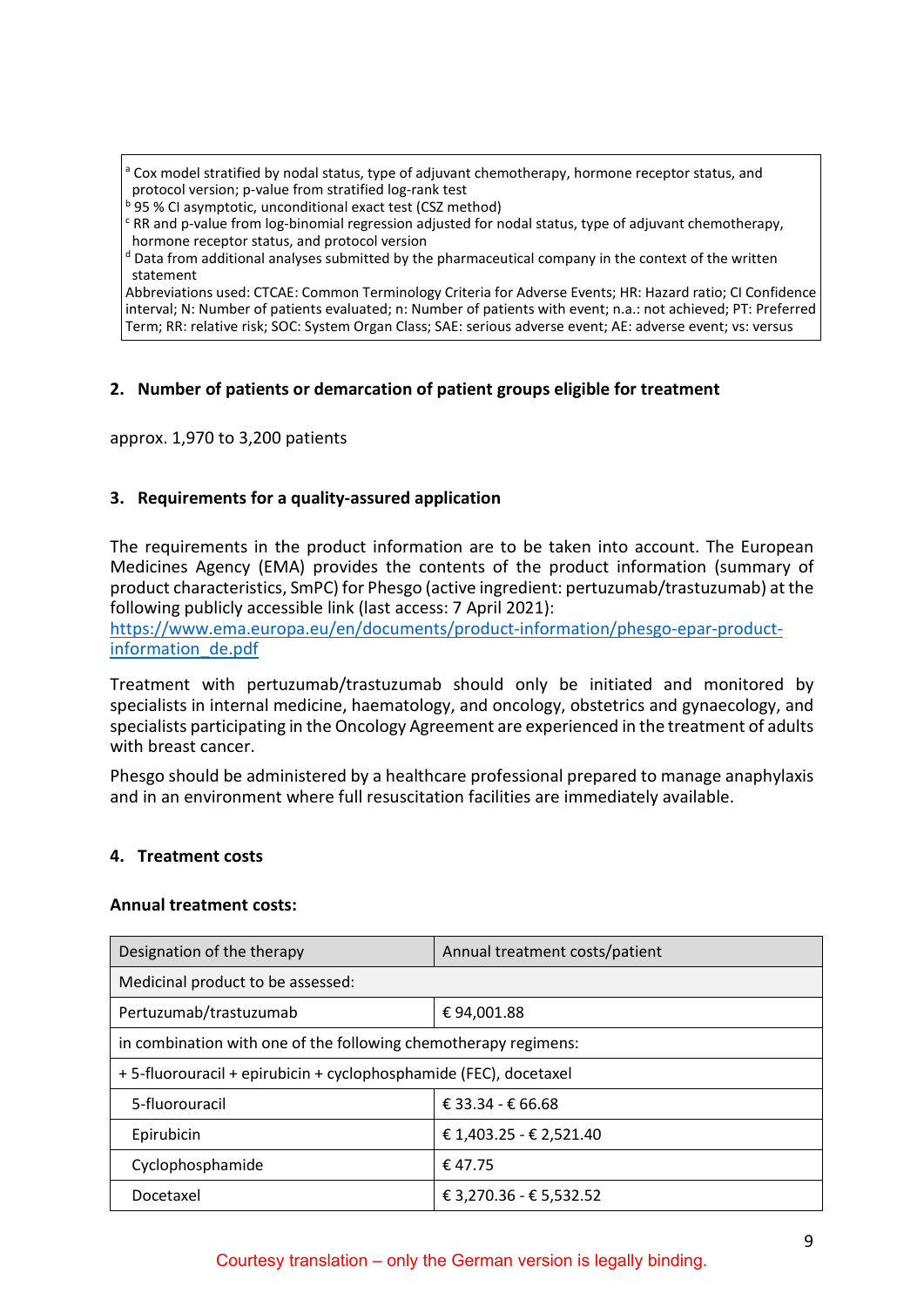| Designation of the therapy                                                | Annual treatment costs/patient |  |  |
|---------------------------------------------------------------------------|--------------------------------|--|--|
| Total                                                                     | € 98,756.58 - € 102,170.23     |  |  |
| + 5-fluorouracil + epirubicin + cyclophosphamide (FEC), paclitaxel (q1w)  |                                |  |  |
| 5-fluorouracil                                                            | € 33.34 - € 66.68              |  |  |
| Epirubicin                                                                | € 1,403.25 - € 2,521.40        |  |  |
| Cyclophosphamide                                                          | €47.75                         |  |  |
| Paclitaxel (q1w)                                                          | € 5,135.52                     |  |  |
| Total                                                                     | € 100,621.74 € - 101,773.23 €  |  |  |
| additionally required SHI services                                        | € 216.40                       |  |  |
| +5-fluorouracil + doxorubicin + cyclophosphamide (FAC), docetaxel         |                                |  |  |
| 5-fluorouracil                                                            | € 33.34 - € 66.68              |  |  |
| Doxorubicin                                                               | € 851.25 - € 1,135.00          |  |  |
| Cyclophosphamide                                                          | €47.75                         |  |  |
| Docetaxel                                                                 | € 3,270.36 - € 5,532.52        |  |  |
| Total                                                                     | € 98,204.58- € 100,783.83      |  |  |
| + 5-fluorouracil + doxorubicin + cyclophosphamide (FAC), paclitaxel (q1w) |                                |  |  |
| 5-fluorouracil                                                            | € 33.34 - € 66.68              |  |  |
| Doxorubicin                                                               | € 851.25 - € 1,135.00          |  |  |
| Cyclophosphamide                                                          | €47.75                         |  |  |
| Paclitaxel (q1w)                                                          | € 5,135.52                     |  |  |
| Total                                                                     | € 100,069.74- € 100,386.83     |  |  |
| additionally required SHI services                                        | € 216.40                       |  |  |
| + doxorubicin + cyclophosphamide (AC), docetaxel                          |                                |  |  |
| Doxorubicin                                                               | € 1,278.92                     |  |  |
| Cyclophosphamide                                                          | €47.75                         |  |  |
| Docetaxel                                                                 | € 3,270.36 - € 5,532.52        |  |  |
| Total                                                                     | € 98,598.91- € 100,861.07      |  |  |
| + doxorubicin + cyclophosphamide (AC), paclitaxel (q1w)                   |                                |  |  |
| Doxorubicin                                                               | € 1,278.92                     |  |  |
| Cyclophosphamide                                                          | €47.75                         |  |  |
| Paclitaxel (q1w)                                                          | € 5,135.52                     |  |  |
| Total                                                                     | € 100,464.07                   |  |  |
| additionally required SHI services                                        | € 216.40                       |  |  |
| + epirubicin + cyclophosphamide (EC), docetaxel                           |                                |  |  |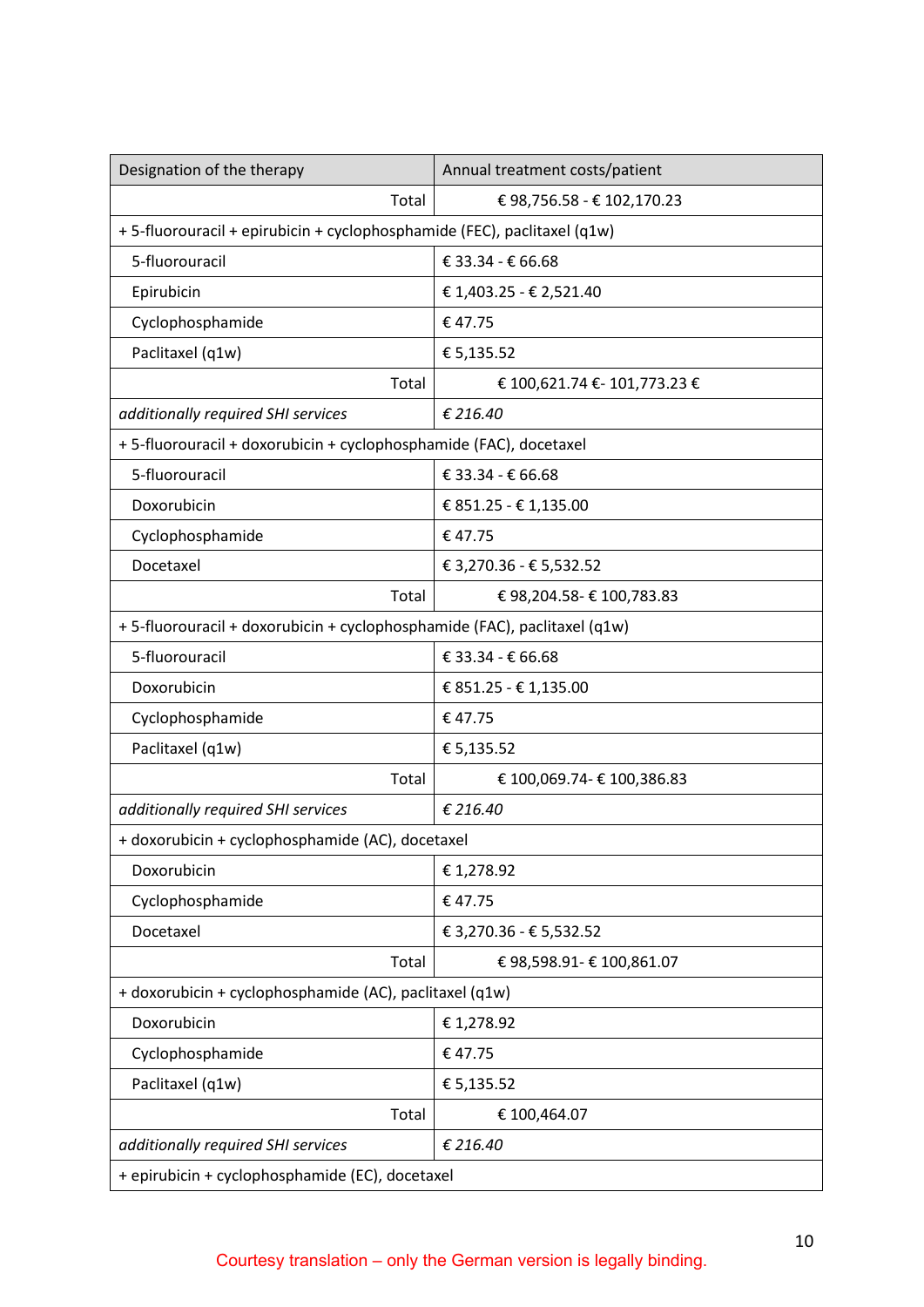| Designation of the therapy                                               | Annual treatment costs/patient |  |  |  |  |
|--------------------------------------------------------------------------|--------------------------------|--|--|--|--|
| Epirubicin                                                               | € 1,871.00 - € 2,521.40        |  |  |  |  |
| Cyclophosphamide                                                         | €47.75                         |  |  |  |  |
| Docetaxel                                                                | € 3,270.36 - € 5,532.52        |  |  |  |  |
| Total                                                                    | € 99,190.99 - € 102,103.55     |  |  |  |  |
| + epirubicin + cyclophosphamide (EC), paclitaxel (q1w)                   |                                |  |  |  |  |
| Epirubicin                                                               | € 1,871.00 - € 2,521.40        |  |  |  |  |
| Cyclophosphamide                                                         | €47.75                         |  |  |  |  |
| Paclitaxel (q1w)                                                         | € 5,135.52                     |  |  |  |  |
| Total                                                                    | € 101,056.15- € 101,706.55     |  |  |  |  |
| additionally required SHI services                                       | € 216.40                       |  |  |  |  |
| + docetaxel + carboplatin                                                |                                |  |  |  |  |
| Docetaxel                                                                | € 6,540.72                     |  |  |  |  |
| Carboplatin                                                              | € 1,899.66                     |  |  |  |  |
| Total                                                                    | € 102,442.26                   |  |  |  |  |
| Appropriate comparator therapy:                                          |                                |  |  |  |  |
| Trastuzumab                                                              | € 37,481.87                    |  |  |  |  |
| in combination with one of the following chemotherapy regimens:          |                                |  |  |  |  |
| +5-fluorouracil + epirubicin + cyclophosphamide (FEC), docetaxel         |                                |  |  |  |  |
| 5-fluorouracil                                                           | € 33.34 - € 66.68              |  |  |  |  |
| Epirubicin                                                               | € 1,403.25 - € 2,521.40        |  |  |  |  |
| Cyclophosphamide                                                         | €47.75                         |  |  |  |  |
| Docetaxel                                                                | € 3,270.36 - € 5,532.52        |  |  |  |  |
| Total                                                                    | €42,236.57- €45,650.22         |  |  |  |  |
| + 5-fluorouracil + epirubicin + cyclophosphamide (FEC), paclitaxel (q1w) |                                |  |  |  |  |
| 5-fluorouracil                                                           | € 33.34 - € 66.68              |  |  |  |  |
| Epirubicin                                                               | € 1,403.25 - € 2,521.40        |  |  |  |  |
| Cyclophosphamide                                                         | €47.75                         |  |  |  |  |
| Paclitaxel (q1w)                                                         | € 5,135.52                     |  |  |  |  |
| Total<br>€ 44,101.73- € 45,253.22                                        |                                |  |  |  |  |
| +5-fluorouracil + doxorubicin + cyclophosphamide (FAC), docetaxel        |                                |  |  |  |  |
| 5-fluorouracil                                                           | € 33.34 - € 66.68              |  |  |  |  |
| Doxorubicin                                                              | € 851.25 - € 1,135.00          |  |  |  |  |
| Cyclophosphamide                                                         | €47.75                         |  |  |  |  |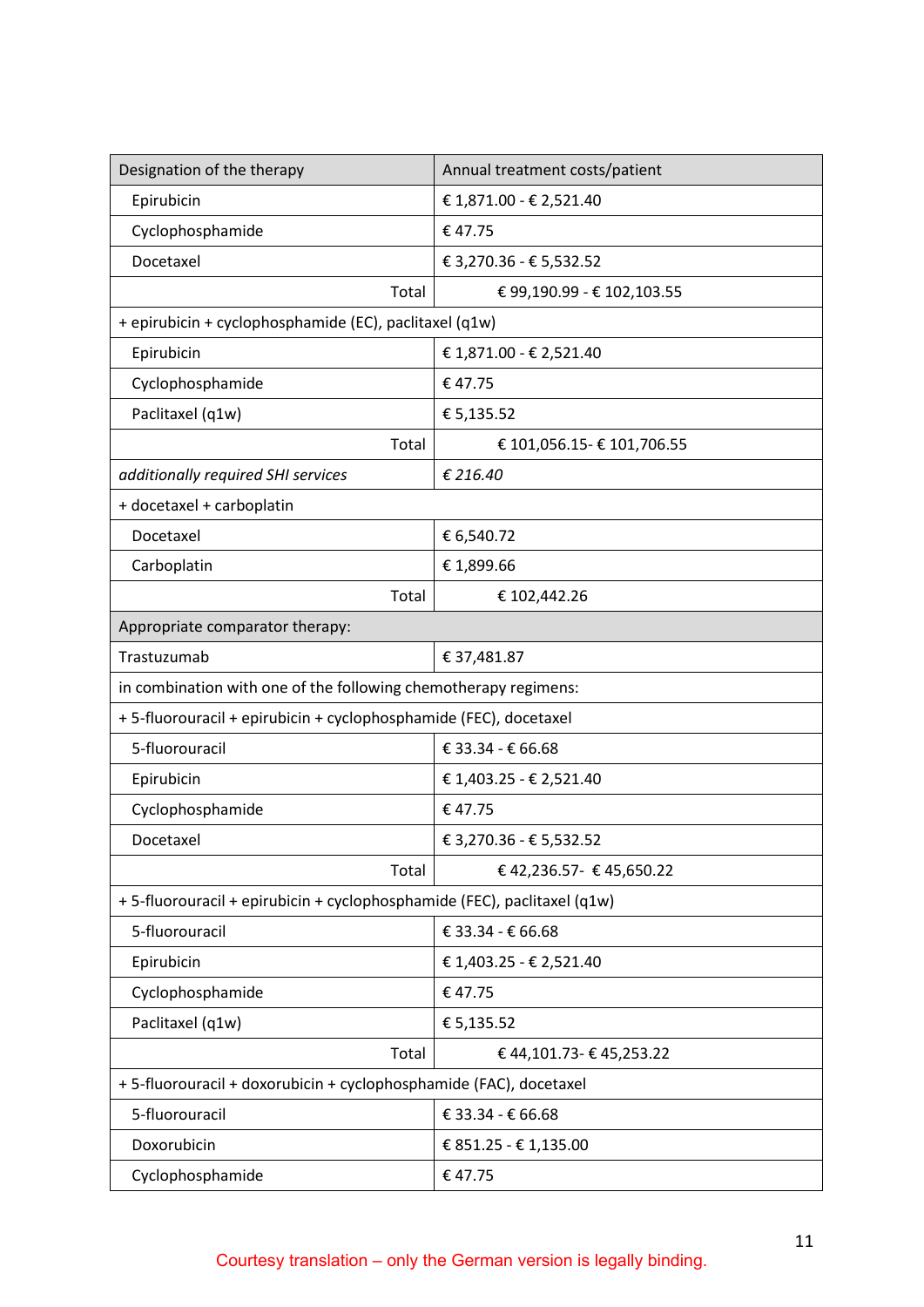| Designation of the therapy                                                | Annual treatment costs/patient |  |  |  |
|---------------------------------------------------------------------------|--------------------------------|--|--|--|
| Docetaxel                                                                 | € 3,270.36 - € 5,532.52        |  |  |  |
| Total                                                                     | € 41,684.57- € 44,263.82       |  |  |  |
| + 5-fluorouracil + doxorubicin + cyclophosphamide (FAC), paclitaxel (q1w) |                                |  |  |  |
| 5-fluorouracil                                                            | € 33.34 - € 66.68              |  |  |  |
| Doxorubicin                                                               | € 851.25 - € 1,135.00          |  |  |  |
| Cyclophosphamide                                                          | €47.75                         |  |  |  |
| Paclitaxel (q1w)                                                          | € 5,135.52                     |  |  |  |
| Total                                                                     | € 43,549.73- € 43,866.82       |  |  |  |
| additionally required SHI services                                        | € 216.40                       |  |  |  |
| + doxorubicin + cyclophosphamide (AC), docetaxel                          |                                |  |  |  |
| Doxorubicin                                                               | € 1,278.92                     |  |  |  |
| Cyclophosphamide                                                          | €47.75                         |  |  |  |
| Docetaxel                                                                 | € 3,270.36 - € 5,532.52        |  |  |  |
| Total                                                                     | € 42,078.90 - € 44,341.06      |  |  |  |
| + doxorubicin + cyclophosphamide (AC), paclitaxel (q1w)                   |                                |  |  |  |
| Doxorubicin                                                               | € 1,278.92                     |  |  |  |
| Cyclophosphamide                                                          | €47.75                         |  |  |  |
| Paclitaxel (q1w)                                                          | € 5,135.52                     |  |  |  |
| Total                                                                     | €43,944.06                     |  |  |  |
| additionally required SHI services                                        | € 216.40                       |  |  |  |
| + epirubicin + cyclophosphamide (EC), docetaxel                           |                                |  |  |  |
| Epirubicin                                                                | € 1,871.00 - € 2,521.40        |  |  |  |
| Cyclophosphamide                                                          | €47.75                         |  |  |  |
| Docetaxel                                                                 | € 3,270.36 - € 5,532.52        |  |  |  |
| Total                                                                     | €42,670.98-€45,583.54          |  |  |  |
| + epirubicin + cyclophosphamide (EC), paclitaxel (q1w)                    |                                |  |  |  |
| Epirubicin                                                                | € 1,871.00 - € 2,521.40        |  |  |  |
| Cyclophosphamide                                                          | €47.75                         |  |  |  |
| Paclitaxel (q1w)                                                          | € 5,135.52                     |  |  |  |
| Total                                                                     | € 44,536.14- € 45,186.54       |  |  |  |
| additionally required SHI services                                        | € 216.40                       |  |  |  |
| + docetaxel + carboplatin                                                 |                                |  |  |  |
| Docetaxel                                                                 | € 6,540.72                     |  |  |  |